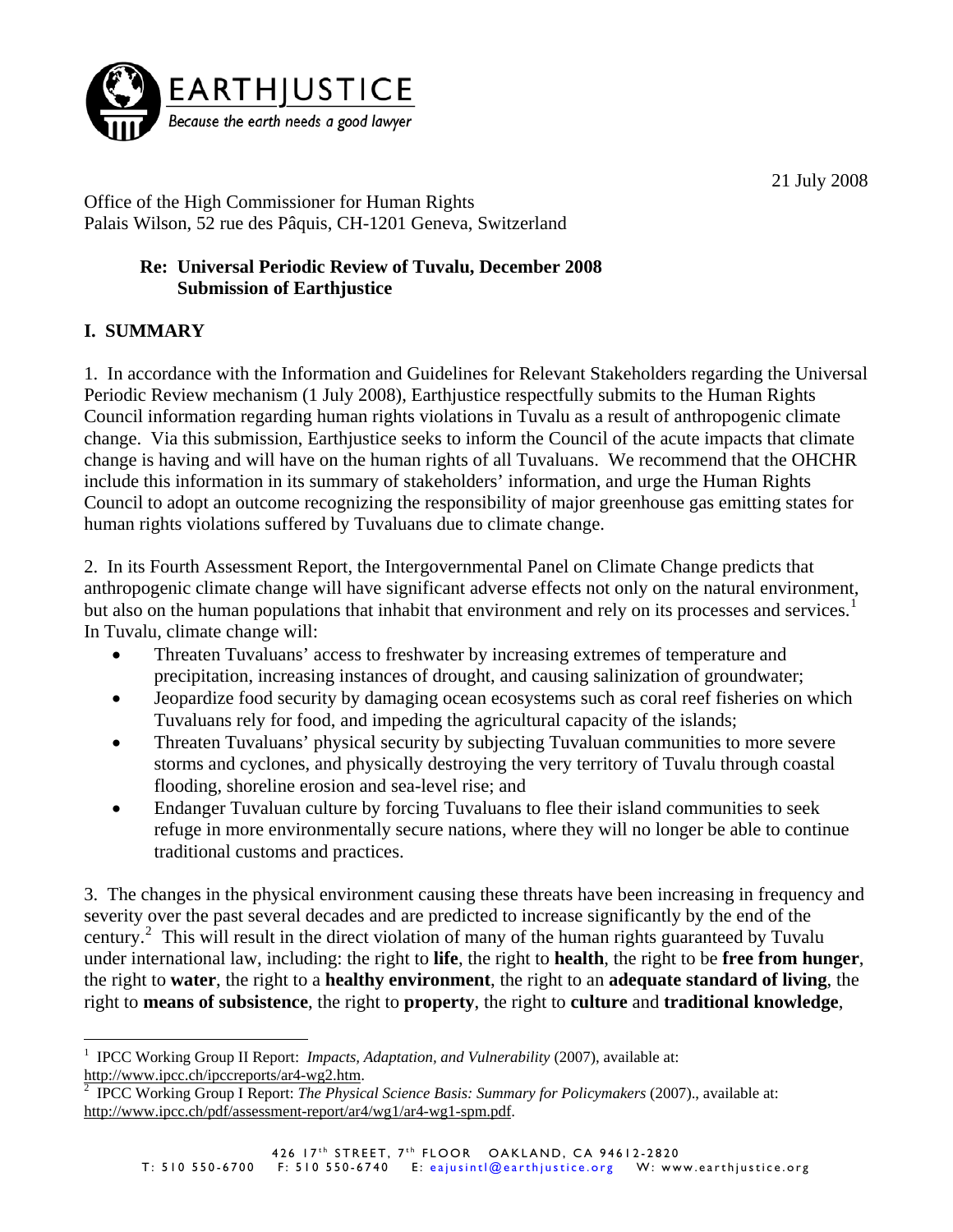the rights of **indigenous peoples**, the right to be **free from discrimination**, the right to **selfdetermination**, and the right to **resettlement** under humanitarian law.

## **II. BACKGROUND**

4. Tuvalu's nine isolated islands (5 atolls, 4 reef islands) in the southwest Pacific Ocean cover only 26 square kilometers and average less than three meters above mean sea-level. The islands have dry and infertile soils and rely almost entirely on rain for freshwater. A thin "lens" of fresh groundwater floats above the saltwater within the porous coral base of each atoll. This provides a stable freshwater supply for island vegetation and for drinking, cooking, and cleaning. The densely-packed population of about 12,000 (over 400 people per square kilometer) relies on subsistence fishing and agriculture. Reef fisheries provide the main source of protein for islanders, while the freshwater lenssupports subsistence crops of taro, coconut, bananas, breadfruit and pandanus. The country's only exports are coconut and fish. Tuvalu's communications and transportation infrastructure is extremely limited.

5. Tuvalu acquired Least Developed Country status in 1986. Because Tuvaluans' subsistence livelihoods depend on the delicate balance of a fragile island ecosystem, they are particularly vulnerable to environmental disruptions. The impacts of climate change on the population of Tuvalu are therefore potentially catastrophic. Most threatening is the IPCC's prediction that sea levels are predicted to rise an additional 0.23 to 0.47 meters before the end of the century if global fossil fuel use is not significantly reduced.<sup>[3](#page-1-0)</sup> Sea level rise at Tuvalu has been documented to be close to the global mean, once El Niño events are accounted for in sea level variations.<sup>[4](#page-1-1)</sup>

# **III. THE IMPACTS OF CLIMATE CHANGE ON HUMAN RIGHTS IN TUVALU**

#### **Climate change threatens Tuvaluan's access to freshwater for consumption, sanitation, and subsistence agriculture.**

6. According to the IPCC, climate change will cause stronger and more frequent tide surges in the southwest Pacific. During tide and storm surges, seawater percolates up through the porous coral gravel base of the islands, flooding low-lying areas and infiltrating the freshwater lens. With the saltwater contamination of Tuvalu's fresh groundwater supply, Tuvaluans are even more dependent on storage of rainwater for their daily needs. While rainfall in Tuvalu's southern islands is high and reliable throughout the year, abnormally low rainfalls are more common in the northern islands. The IPCC predicts that precipitation will increase in the south Pacific, while more frequent El Niño cycles will cause more severe droughts.<sup>[5](#page-1-2)</sup> Surface air temperatures in the south Pacific are predicted to increase by 2.5 $\rm{^{\circ}C}$  by 2100, which will exacerbate drought.<sup>[6](#page-1-3)</sup> Droughts in the northern islands last up to eight months and cause soil moisture deficits, $\frac{7}{1}$  $\frac{7}{1}$  $\frac{7}{1}$  leading to the loss of vegetation, increased risk of dangerous bush fires, and lack of sufficient water for daily needs.<sup>[8](#page-1-5)</sup> Severe droughts will require emergency assistance to hard-hit islands, which the government of Tuvalu does not have funds or infrastructure to provide.

 $\overline{a}$ 

<sup>3</sup> IPCC 2007, *supra* note 2, *Chapter 11: Regional Climate Projections*, p. 909-916. 4

<span id="page-1-1"></span><span id="page-1-0"></span>John R Hunter, *A Note on Relative Sea Level Change at Funafuti, Tuvalu*. Antarctic Cooperative Research Center (2002). Available at: [http://staff.acecrc.org.au/~johunter/tuvalu.pdf.](http://staff.acecrc.org.au/%7Ejohunter/tuvalu.pdf) 5

IPCC 2007, *supra* note 3. 6

<span id="page-1-3"></span><span id="page-1-2"></span>IPCC 2007, *supra* note 1, *Chapter 16: Small Islands*, p. 694. 7

<span id="page-1-4"></span><sup>&</sup>lt;sup>7</sup> Tuvalu Meteorological Service, *Climate of Tuvalu* (2006), available at: [http://informet.net/tuvmet/climate.html.](http://informet.net/tuvmet/climate.html)

<span id="page-1-5"></span>Tuvalu Climate Change Response Office, *National Report to the United Nations Convention to Combat Desertification*, (2002), available at: [http://www.unccd.int/cop/reports/asia/national/2002/tuvalu-eng.pdf.](http://www.unccd.int/cop/reports/asia/national/2002/tuvalu-eng.pdf)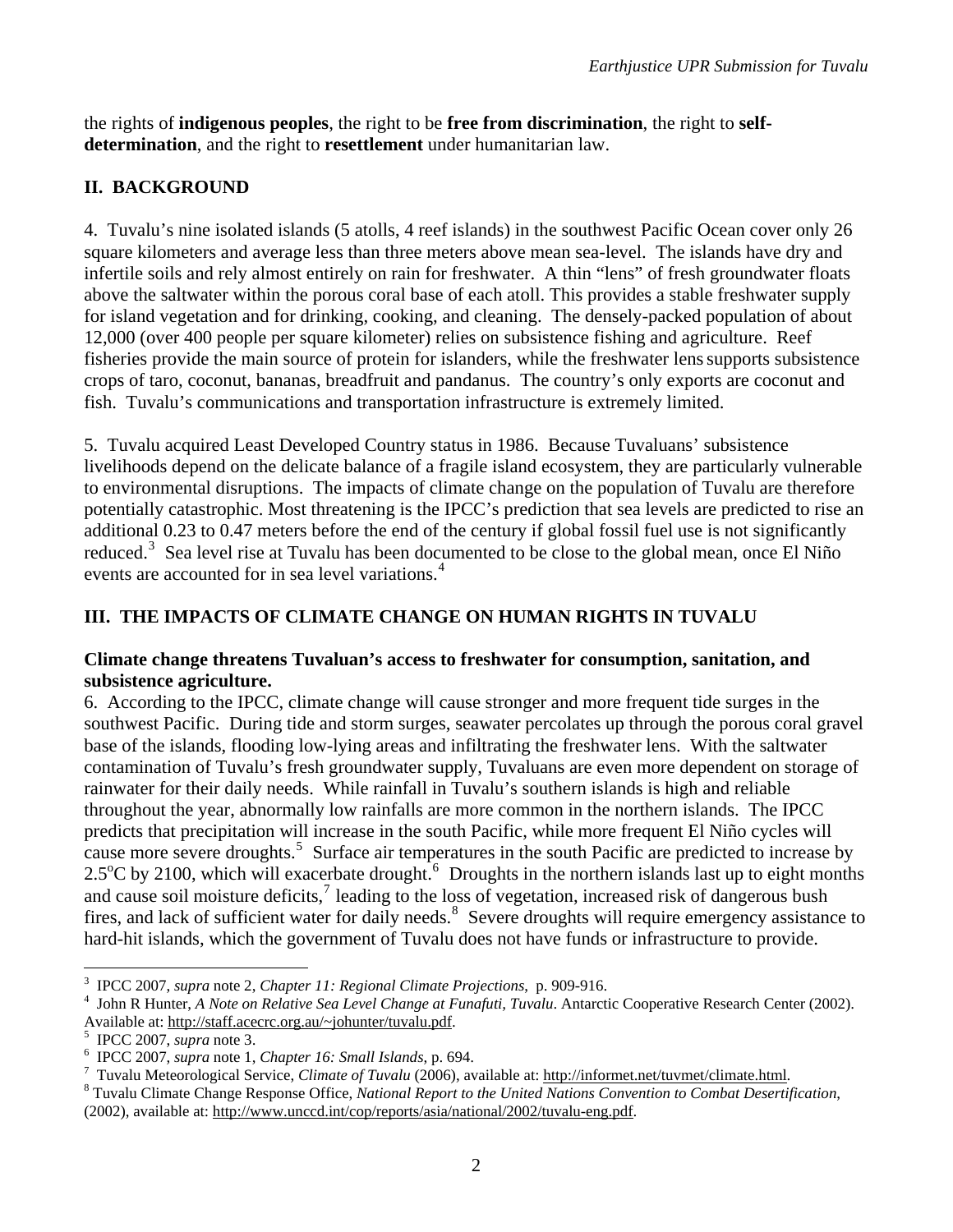7. Salinization of soils and groundwater threatens all vegetation on Tuvalu, particularly the traditional staple of taro (*pulaka*). Indeed, many areas are already unusable for *pulaka* cultivation. Tuvaluans can not afford to replace subsistence crops with imported food, yet without subsistence crops, the nutrition, health, and standard of living of most Tuvaluans will worsen dramatically. Moreover, without traditional crops, Tuvaluans cannot practice or benefit from their traditional knowledge and culture.

*8. The impacts of climate change on Tuvalu's freshwater resources violates Tuvaluans' human rights to life, health, food, water, culture, traditional knowledge, the rights of indigenous peoples, means of subsistence, an adequate standard of living, and a healthy environment.*

**Climate change jeopardizes Tuvalu's reef-dependent food security and traditional livelihoods.**  9. Fisheries provide the majority of the protein in Tuvaluans' diet, and 74% of households participate in reef fishing.<sup>[9](#page-2-0)</sup> Climate change threatens the integrity of the coral reef ecosystem on which Tuvaluans depend. The IPCC predicts that climate change will have severe impacts on coral reefs and fisheries due to increasing carbon dioxide in the atmosphere, acidification of sea waters, rising sea temperatures and increasing intensity of storms.<sup>[10](#page-2-1)</sup> Decline of coral communities will reduce the richness of fish species and will result in local extinctions and loss of species within key functional groups of fish.<sup>11</sup>

10. Over generations, Tuvaluans have evolved complex and effective cultural strategies for conserving limited marine resources, including controlling access to certain fishing grounds reserved for particular clans, protecting certain species, and creating customs such as food taboos that help prevent over-fishing.<sup>[12](#page-2-3)</sup> Though cultural practices have changed since colonialism, traditional knowledge and practices continue to play an important role in natural resource management.

*11. The destruction of coral reef ecosystems essential to Tuvaluan livelihoods violates Tuvaluans' human rights to life, health, food, culture, traditional knowledge, property, the rights of indigenous peoples, means of subsistence, an adequate standard of living, and a healthy environment.* 

**Climate change-related storms, tidal surges and changes in sea-level threaten Tuvaluans' physical security as well as their property and perhaps their very existence as an island nation.**  12. According to the IPCC, **"**Small Islands…have characteristics which make them especially vulnerable to the effects of climate change, sea-level rise and extreme events. Sea-level rise is expected to exacerbate inundation, storm surge, erosion and other coastal hazards, thus threatening vital infrastructure and facilities that support the livelihood of island communities."[13](#page-2-4) Sea-level rise is caused by thermal expansion of sea waters as well as melting glaciers, ice caps, and ice sheets. It is potentially the most cataclysmic long-term impact of climate change facing Tuvaluans and many other small island nations. Even if greenhouse gas concentrations were to be stabilized, anthropogenic warming and sealevel rise are predicted to continue for centuries due to the timescales associated with climate processes

 $\overline{a}$ 

<span id="page-2-0"></span><sup>9</sup> <sup>9</sup> Food and Agriculture Organization, *Fishery Country Profile, Tuvalu* (April 2002), available at:<br>http://www.fao.org/fi/oldsite/FCP/en/TUV/profile.htm.

<span id="page-2-1"></span>[http://www.fao.org/fi/oldsite/FCP/en/TUV/profile.htm.](http://www.fao.org/fi/oldsite/FCP/en/TUV/profile.htm) [10](http://www.fao.org/fi/oldsite/FCP/en/TUV/profile.htm) IPCC Working Group II Report: *Impacts, Adaptation and Vulnerability*; *Cross-chapter case study: Impacts of Climate*  Change on Coral Reefs (2007), p. 850-54, available at:<http://www.ipcc.ch/pdf/assessment-report/ar4/wg2/ar4-wg2-xccc.pdf>.<br><sup>11</sup> Id.<br><sup>12</sup> Leon Zann, *Traditional management and conservation of fisheries in Kiribati and Tuval* 

<span id="page-2-3"></span><span id="page-2-2"></span>Fiji (1983), available at:<http://www.fao.org/agris/search/display.do?f=./1986/v1204/FJ8600011.xml;FJ8600011>. 13 IPCC 2007, *supra* note 1.

<span id="page-2-4"></span>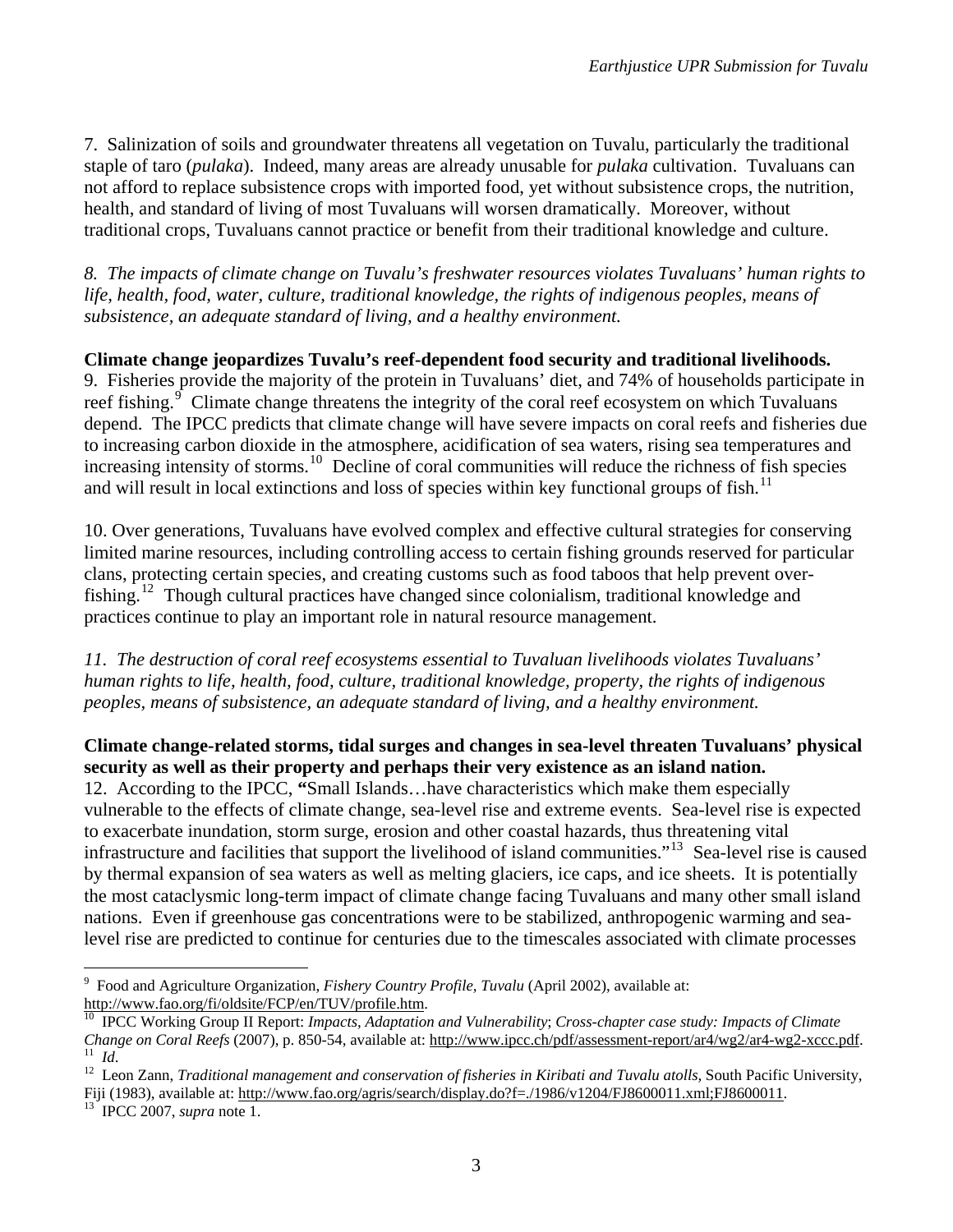and feedbacks.<sup>[14](#page-3-0)</sup> Thus Tuvaluans are facing complete loss of all their lands over the next several centuries, if not sooner. Without any land at all, Tuvaluans will have little to no property, food, water, health, means of subsistence, ability to practice their culture, or meaningful self-determination.

13. Strong winds and cyclones are not common in Tuvalu, though the islands are near the cyclone belt and El Niño events are known to push cyclones toward Tuvalu. Wind speeds over the surrounding ocean average about 10 knots, with strong winds experienced only 3% of the time.<sup>[15](#page-3-1)</sup> According to the IPCC, the largest increase in storms and cyclones since 1970 occurred in the southwest Pacific Ocean.<sup>[16](#page-3-2)</sup> In 1997, three cyclones devastated Tuvalu, damaging homes and property and endangering lives.

14. Tuvalu's 24 km of coastline are susceptible to shoreline erosion from storms and high tides. Because the islands are long and narrow without a continental shelf to dissipate waves, the effects of distant storms are exacerbated.Beaches, sand bars, and entire small islands in Tuvalu have already eroded away. Some areas have lost up to three meters of beachfront in the past decade. Shoreline erosion has negative impacts on tourism and increases susceptibility to floods during storms and tide surges. As shorelines recede, the overall land area of Tuvalu is reduced, squeezing the population, agriculture, and infrastructure into smaller areas. The dramatic shrinking and reshaping of land is likely to lead to increased conflicts between neighboring property owners. Ultimately, fewer Tuvaluans will be able to live in Tuvalu and practice their culture.

15. As their lands become submerged or eroded, Tuvalu's population will be forced to flee.<sup>[17](#page-3-3)</sup> New Zealand is currently the only country with a program to accept climate change refugees from the Pacific, but it currently accepts only 75 Tuvaluans per year. Candidates must be aged 18-45, in good health, with an offer of permanent, full-time employment in New Zealand. The requirements of the program are not easily met, particularly for those that traditionally practice subsistence livelihoods and do not have the training or experience to easily secure an offer of employment. This violates the obligation of New Zealand not to discriminate in guaranteeing the exercise of the rights of Tuvaluans forced to flee their homeland – especially children, the elderly, those in poor health, and those with few workplace skills.<sup>[18](#page-3-4)</sup>

16. While Tuvaluans may require assistance as environmental refugees in the face of climate change, it is essential that the international community also take seriously the responsibility to prevent such human rights violations from occurring. In 2002, Tuvaluan Governor-General Sir Tomasi Puapua stated that "Taking us as environmental refugees, is not what Tuvalu is after in the long run. We want the islands of Tuvalu and our nation to remain permanently and not be submerged as a result of greed and uncontrolled consumption of industrialized countries. We want our children to grow up the way we grew up in our own islands and in our own culture."[19](#page-3-5)

*17. The physical destruction of land and property in Tuvalu by sea-level rise, climate-related storm events, and increased shoreline erosion violates Tuvaluans' human rights to life, food, health, property,* 

 $\overline{a}$ 

<span id="page-3-1"></span>

<span id="page-3-3"></span><span id="page-3-2"></span>

<span id="page-3-0"></span><sup>&</sup>lt;sup>14</sup> IPCC 2007, *supra* note 1, at p. 16.<br><sup>15</sup> Tuvalu Meteorological Service, *supra* note 2.<br><sup>16</sup> IPCC Working Group I Report: *Observations: Surface and Atmospheric Climate Change*, p. 239 (2007).<br><sup>17</sup> IPCC Working Grou climate change by the year 2050.

<sup>18</sup> *See International Covenant on Economic, Social and Cultural Rights*, Art. 2.1.

<span id="page-3-5"></span><span id="page-3-4"></span><sup>&</sup>lt;sup>19</sup> *Tuvalu Statement at the 57<sup>th</sup> Session of the UN General Assembly* (2002), available at: http://informet.net/tuvmet/global.html.